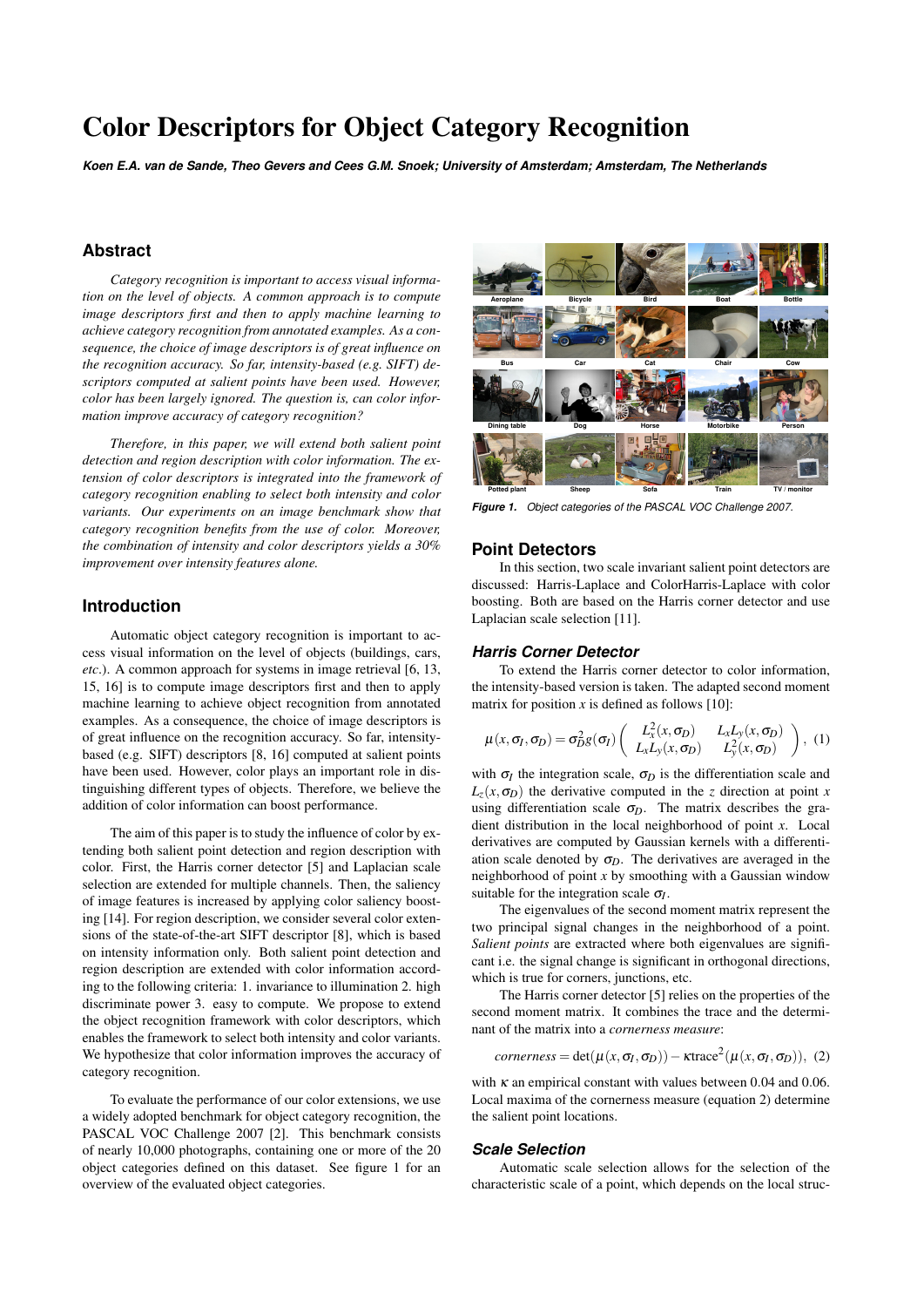ture around the point. The characteristic scale is the scale for which a given function attains a maximum over scales. It has been shown [9] that the cornerness measure of the Harris corner detector rarely attains a maximum over scales. Thus, it is not suitable for selecting a proper scale. However, the Laplacian-of-Gauss (LoG) does attain a maximum over scales. Therefore, it will be used in this paper. With  $\sigma_n$ , the scale parameter of the LoG, it is defined for a point *x* as:

$$
|LoG(x, \sigma_n)| = \sigma_n^2 |L_{xx}(x, \sigma_n) + L_{yy}(x, \sigma_n)|.
$$
 (3)

The function reaches a maximum when the size of the kernel matches the size of the local structure around the point.

#### *Harris-Laplace Detector*

The Harris-Laplace detector uses the Harris corner detector to find potential scale-invariant salient points. It selects a subset of these points for which the LoG reaches a maximum over scale. Mikolajczyk and Schmid [10] define an iterative version of the Harris-Laplace detector and a simplified version which does not involve iteration. The simplified version performs a more thorough search through the scale space by using smaller intervals between scales. The iterative version relies on its convergence property to obtain characteristic scales. Both versions give comparable results on our dataset, so we have chosen the simplified version for the Harris-Laplace detector.

#### *Color Boosting*

From information theory it is known that rare color transitions in an image are very distinctive. By adapting the Harris detector to the saliency of an image, the focus of the detector shifts to more distinctive points. The transformation of the image to achieve this is called color saliency boosting. We use the color boosting transformation in the opponent color space [14]. The opponent space is given by:

$$
\left(\begin{array}{c} O_1 \\ O_2 \\ O_3 \end{array}\right) = \left(\begin{array}{c} \frac{R-G}{\sqrt{2}} \\ \frac{R+G-2B}{\sqrt{6}} \\ \frac{R+G+B}{\sqrt{3}} \end{array}\right). \tag{4}
$$

The third channel  $O_3$  is equal to the intensity channel of the HSV color model, subject to a scaling factor.  $O_1$  and  $O_2$  contain the red-green and yellow-blue opponent pairs.

The color boosting transformation is a weighing of the individual opponent channels:  $(0.850 \cdot O_1, 0.524 \cdot O_2, 0.065 \cdot O_3)^T$ , where the sum of the squared weights is equal to 1. Note that these weights are focused on the red-green and yellow-blue opponent pairs, with almost no weight given to the intensity channel *O*3.

#### *ColorHarris-Laplace Detector*

To extend the Harris detector to multiple channels *m*, a vector-based version is obtained where  $L<sub>x</sub>$  is substituted by a vec- $\vec{f}_x = \left( L_x^{C_1}, L_x^{C_2}, \dots, L_x^{C_m} \right)^T$  with  $C_i$  the *i*<sup>th</sup> channel. The product between derivatives is substituted by a vector inproduct. If the vector is 1-D (*e.g*. an intensity image), this is equivalent to the original second moment matrix. The second moment matrix for the ColorHarris corner detector is:

$$
\mu_{ColorHarris}(x, \sigma_I, \sigma_D) = \n\sigma_D^2 g(\sigma_I) \left( \begin{array}{cc} \vec{f}_x(x, \sigma_D) \cdot \vec{f}_x(x, \sigma_D) & \vec{f}_x(x, \sigma_D) \cdot \vec{f}_y(x, \sigma_D) \\ \vec{f}_x(x, \sigma_D) \cdot \vec{f}_y(x, \sigma_D) & \vec{f}_y(x, \sigma_D) \cdot \vec{f}_y(x, \sigma_D) \end{array} \right),
$$
\n(5)

with  $\vec{f}_x = \left( L_x^{C_1}, L_x^{C_2}, \dots, L_x^{C_m} \right)^T$  for an image with channels  $\{C_1, C_2, \ldots, C_m\}$ , with  $L_x^{C_i}$  being the Gaussian derivative of the *i*<sup>th</sup> image channel  $C_i$  in direction *x*. The image channels  $C_i$  can be instantiated to channels of any color model, such as *RGB*, opponent color model, etc. It is also possible to first apply preprocessing operations (such as color boosting) to an image and instantiate the channels afterwards. For our ColorHarris corner detector, we instantiate the channels to the *R*, *G* and *B* channels of the standard *RGB* color space. We preprocess images using color boosting as discussed above.

The LoG kernel is extended to operate on multiple channels by summing the *m* individual channels:

$$
|LoG(x, \sigma_n)| = \sum_{i=1}^{m} |LoG_{C_i}(x, \sigma_n)|.
$$
 (6)

# **Region Descriptors**

In this section we will discuss the region descriptors used to describe the image region around the points obtained using the point detectors from the previous section. Our main goal in this section is to extend region description with color information, as to improve the discriminate power of region descriptors.

## *SIFT*

SIFT as originally proposed by Lowe [7] consists of both a scale invariant point detector and a region descriptor. The detector gives results similar to the Harris-Laplace detector: scale invariant points are detected on corners in an image. We will use the SIFT descriptor only, which describes the local shape of the region around the salient point using edge histograms. It uses information from the intensity channel only. We compute the SIFT descriptor with a 4x4 grid and 8 bins.

# *OpponentSIFT*

The SIFT descriptor uses only information from the intensity channel. A natural extension is to include the opponent color space. In this way, we decompose the opponent color space into three channels (equation 4), each described using a SIFT descriptor. The information in the  $O_3$  channel is equal to the intensity information, while the other channels describe the color information in the image. However, these other channels do contain some intensity information: hence they are not invariant to changes in light intensity. We term this descriptor OpponentSIFT.

## *WSIFT*

In the opponent color space the red-green and yellow-blue channels  $(O_1 \text{ and } O_2)$  still contain some intensity information. To add invariance to intensity changes, [3] proposes the W invariant which eliminates the intensity information from these channels. Therefore, the description of these two channels is invariant to light intensity changes. This descriptor is termed WSIFT [1].

#### *rgSIFT*

In the normalized RGB color model, the chromacity components *r* and *g* describe the color information in the image, while being invariant to light intensity changes, shadows and shading [4]. For the *rg*SIFT descriptor, we add descriptors for the *r* and *g* chromaticity components.

#### **Experimental Setup**

The PASCAL Visual Object Classes (VOC) Challenge [2] provides a yearly benchmark for comparison of object classification systems. Evaluation outside the yearly cycle is possi-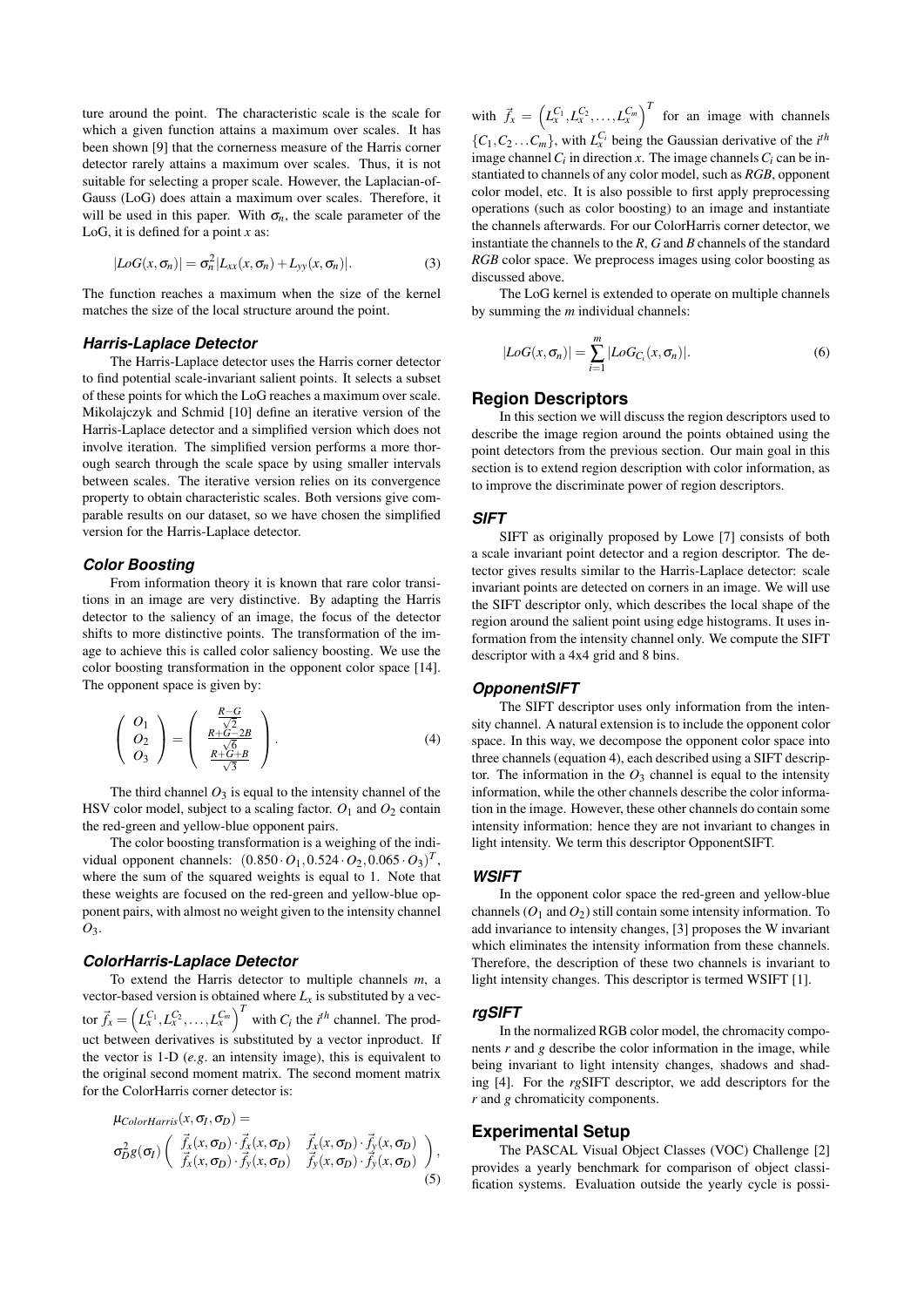

*Figure 2. Overview of the object category recognition pipeline. In the first stage, points are detected in the image, using either Harris-Laplace or ColorHarris-Laplace. In the color descriptor extraction stage, color features are extracted around every sampled point. Next, the color descriptors of an image are reduced to a set of 40 descriptors using k-means clustering. These 40 descriptors are retained, together with a weight indicating the number of original descriptors closest to them. The cluster sets for every image form the input to the SVM classifier, which outputs an object category likelihood score for the image. Combinations of different color features are possible during the learning stage. The focus of this paper lies on the point detection strategy and the color descriptors.*

ble because the whole dataset and ground truth annotations are made publicly available. The PASCAL VOC Challenge 2007 dataset contains 10,000 images of 20 different object categories, e.g. bird, bottle, car, dining table, motorbike and people. See figure 1 for a complete overview of the object categories.

Our experimental pipeline, shown in figure 2, learns object appearance models from region descriptors. In the first stage, points are detected in the image, using either Harris-Laplace or ColorHarris-Laplace. In the color descriptor extraction stage, color features are extracted around every sampled point. Next, the color descriptors of an image are reduced to a set of 40 descriptors using *k*-means clustering, to significantly speedup processing in the rest of the pipeline. These 40 descriptors are retained, together with a weight indicating the number of original descriptors closest to them. The Earth Movers Distance (EMD) [12] has been shown to be very suitable for measuring the similarity between cluster sets [16]. The EMD distance between the cluster sets of different images is used in Support Vector Machine (SVM) learning algorithm. To incorporate the EMD distance  $D(S_1, S_2)$  between two cluster sets  $S_1$  and  $S_2$  into the SVM, the distance needs to be transformed into the EMD kernel:

$$
K(S_1, S_2) = exp\left(-\frac{1}{A}D(S_1, S_2)\right),
$$
\n(7)

where *A* is a normalization factor equal to the mean value of the EMD distances of all images. Combinations of features can be constructed by summing their normalized EMD distances. To constrain this sum to lie between 0 and 1, it should be divided by the number of features combined. The trained SVM classifier outputs object category likelihood scores.

To allow for a fair comparison between point detectors, we assure that both point detectors output, on average, the same number of points per image.

# **Results**

We show the overall performance of the intensity point detector, Harris-Laplace, its color extension, ColorHarris-Laplace, and the intensity-based SIFT descriptor and several color descriptors in figure 3. We observe that ColorHarris-Laplace does not perform better than Harris-Laplace. However, given that ColorHarris-Laplace triggers on very different structures in the image, it should be complementary to Harris-Laplace in terms

**Overall performance on PASCAL VOC Challenge 2007**



*Figure 3. Mean Average Precision performance over all 20 object categories on the PASCAL VOC Challenge 2007 dataset.*

of discriminative power. Our results using combinations of both Harris-Laplace and ColorHarris-Laplace, also shown in figure 3, confirm this. The combination of point detectors outperforms the individual detectors.

From the results for the different color descriptors, we observe that the color SIFTs perform better than normal intensitybased SIFT. However, the question is how this maps onto the individual object categories: which objects need color? Therefore, we depict in figure 4 a detailed view of figure 3 over individual object categories. Only the best results from figure 3 are shown, *i.e*. the results for the combination of point detectors.

From figure 4, we derive that color descriptors provide a clear improvement for bird, dining table, horse, motorbike, person and potted plant. We observe that the green surroundings of the object (tree leaves or grass) discriminate between false positives and real objects, especially for birds and horses. For dining tables, motorbikes, people and potted plants the color of the object itself is discriminative: furniture is brown, red motorbikes are common, people have similar skin color and potted plants are mostly green. From these results, we see that the best descriptor depends on the object category.

Given that the best descriptor depends on the object category, we believe a descriptor selection strategy on a per-category basis could improve performance further. Our belief is strength-